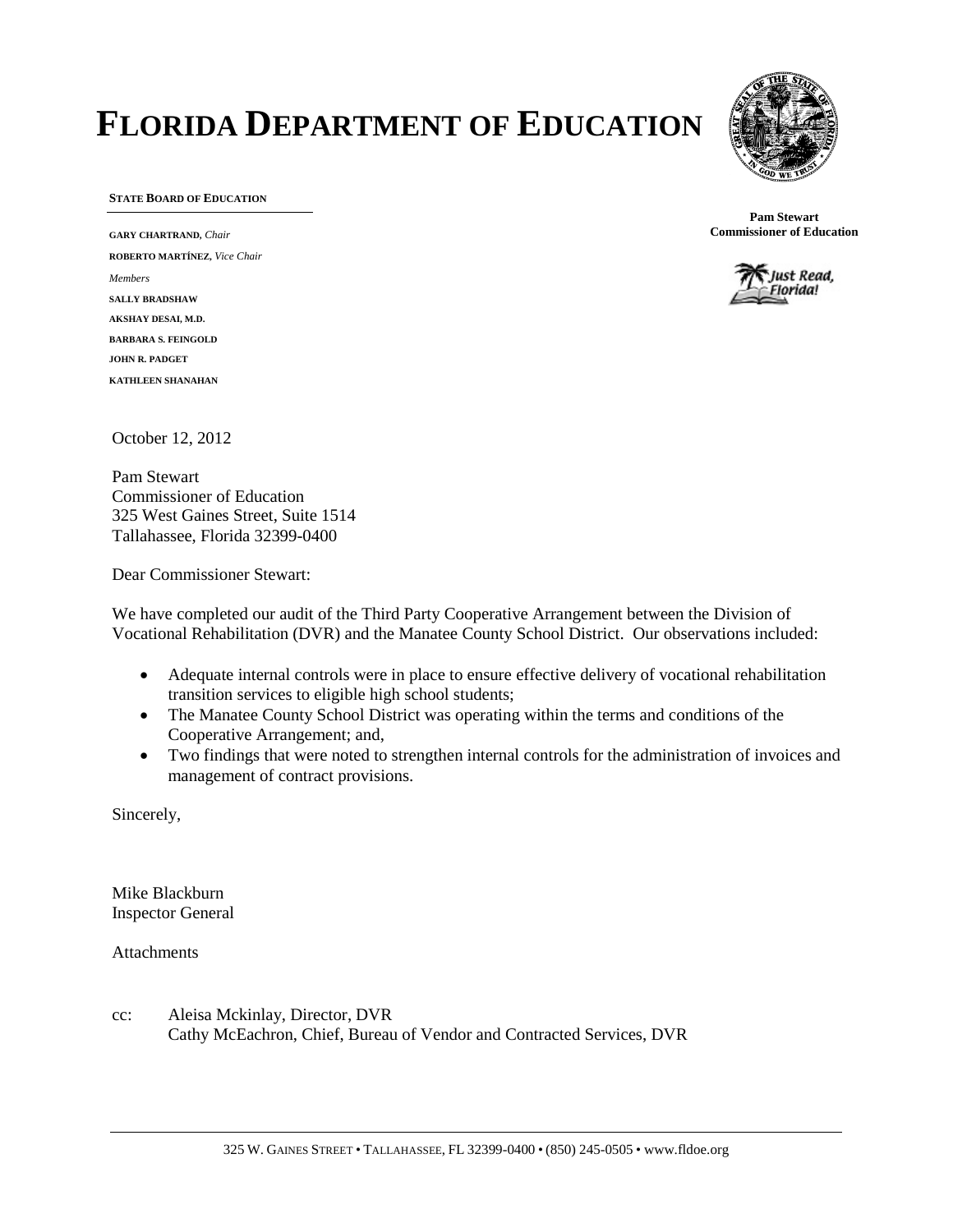



## **Florida Department of Education**

**Office of Inspector General**

**October 2012 Report No. A-1112DOE-016**

### **Third Party Cooperative Arrangement with Manatee County School District**

#### **Executive Summary**

The Office of Inspector General (OIG) performed an audit of contract administration and performance by the Division of Vocational Rehabilitation (DVR) and the Manatee County School District. The audit covered activities under the Third Party Cooperative Arrangement (TPCA) between DVR and the Manatee County School District for the period of January 1, 2011, through June 30, 2011. The Arrangement, number 11-119, provided Community Based Work Experience (CBWE) to eligible students and became effective on September 23, 2010, through June 30, 2011.

Auditors found appropriate services were provided to high school students as intended by the Cooperative Arrangement. Observations also included:

- Adequate internal controls were in place to ensure effective delivery of vocational rehabilitation transition services to eligible high school students;
- The Manatee County School District was operating within the terms and conditions of the Cooperative Arrangement; and,
- Two findings that were noted to strengthen internal controls for the administration of invoices and management of contract provisions.

The first finding identified an internal control weakness that significantly increased the risk of invoices not being processed within acceptable timeframes as listed in the

Arrangement. We recommend that DVR management adopt and implement internal controls designed to record the submission and receipt of invoices submitted monthly.

The second finding identified an internal control weakness that significantly increased the risk of the Manatee County School District receiving payment for CBWE services without meeting all contract provisions. We recommend that DVR management adopt and implement internal controls to monitor the delivery of all contract provisions and deliverables as listed in the Cooperative Arrangement.

#### **Background**

DVR enacted a Cooperative Arrangement with the Manatee County School District to provide CBWE services to eligible students of Manatee County during Fiscal Year 2010-2011. The purpose of the Arrangement was to provide an innovative approach to creating and expanding CBWE and career exploration activities for students in Manatee County. According to the Arrangement, DVR and the Manatee County School District agreed to provide the services by sharing the cost for up to five (5) Full-Time School District Employment Specialists (ES). At a minimum, each ES was responsible for providing CBWE services for six (6) eligible students for Fiscal Year 2010-2011.

During the Arrangement, the Manatee County School District employed five (5) Employment Specialists who individually provided CBWE services to a minimum of six (6) eligible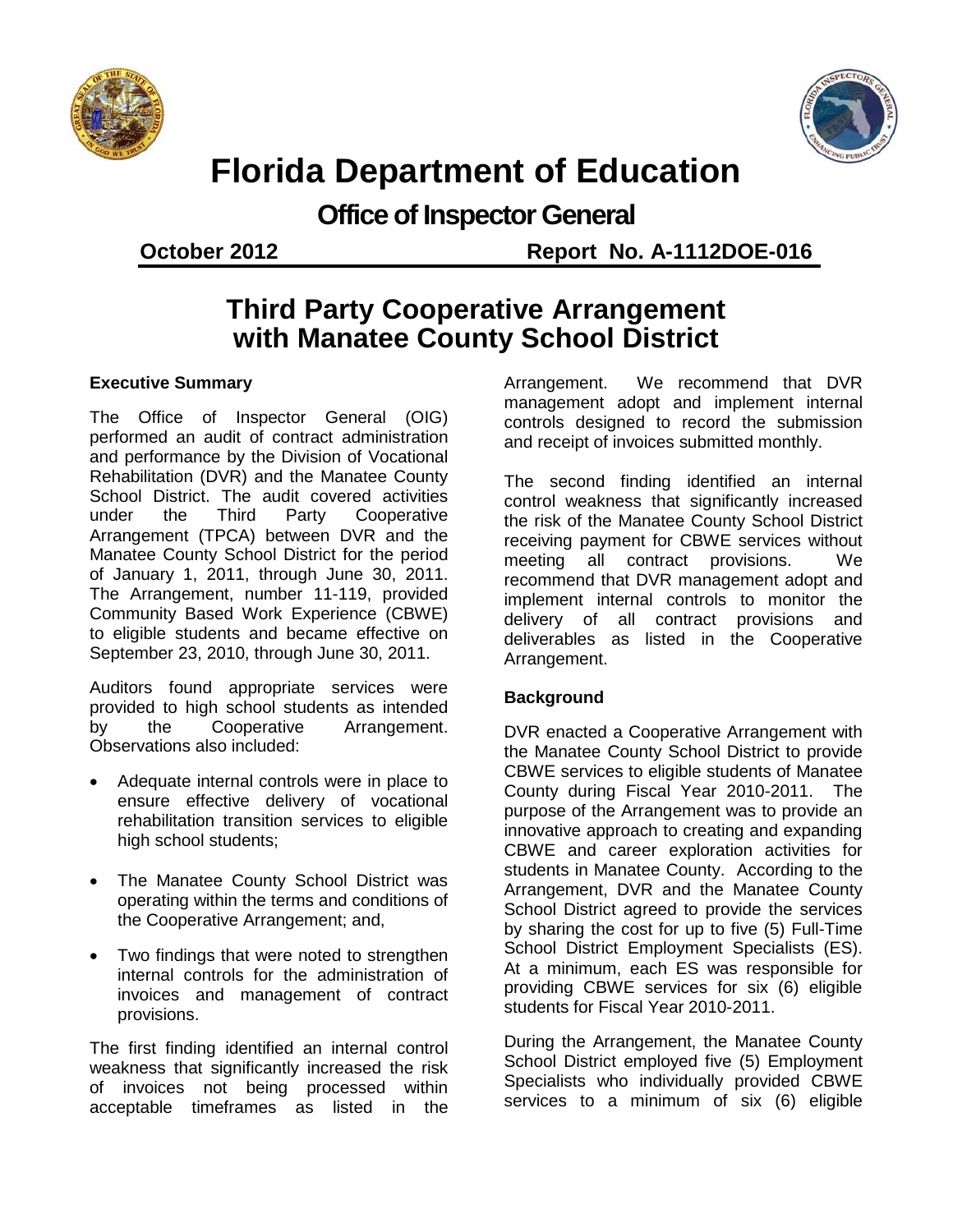students in Manatee County. With a minimum of thirty (30) students served during Fiscal Year 2010-2011, Manatee County Schools met the provision of serving at least six (6) eligible students per ES.

#### **Audit Results**

We determined that:

- Adequate internal controls were in place to ensure effective delivery of vocational rehabilitation transition services to eligible high school students; and,
- The Manatee County School District was operating within the terms and conditions of the Cooperative Arrangement.

The audit staff also noted two findings to strengthen internal controls for the administration of invoices and management of contract provisions.

#### **Findings and Recommendations**

#### **Finding 1 - Internal controls for the administration of invoices should be strengthened and improved.**

The following documentation was reviewed:

- The DVR contract section invoice review process and policies;
- DVR client files, including referral applications, Individualized Plans for Employment (IPE), TPCA Student Progress Reports, TPCA Student Tracking and Outcome Reports, case notes;
- Manatee County School District fiscal accountability, Civil Rights, ADA, and administrative processes and policies; and,
- Invoices and supporting documentation detailing CBWE services provided from January 1, 2011, to June 30, 2011.

The internal controls for DVR and Manatee County School District management were adequate to ensure effective delivery of TPCA and CBWE services. The Manatee County School District was also operating within Arrangement terms and conditions. However, we noted DVR and the Manatee County School District did not have uniform processes in place to determine submission and receipt dates for invoices.

We reviewed five (5) primary invoices that were submitted by the Manatee County School District to DVR for reimbursement. The following conditions were noted:

- Two (2) of five (5) invoice submission and receipt dates could not be determined;
- One (1) of five (5) invoices contained a conflicting stamped date of receipt and contract manager approval date;
- Four (4) of the five (5) invoices were paid at least forty five (45) days after the Manatee County School District Representative approved invoice documentation; and,
- One (1) of the five (5) invoices did not contain any TPCA Student Tracking and Outcome Reports, a required form for all submitted invoices.

Arrangement provisions state the contractor is responsible for submitting invoices and supporting documentation for reimbursement of CBWE services. The DVR is responsible for: ensuring supporting documentation is submitted by the contractor for reimbursement of CBWE services; and, approving the invoices and supporting documentation in a timely manner (Appendix).

Strengthened and improved internal controls will significantly increase accountability for both DVR, Manatee County School District, and improve the efficiency of invoice approval. It will also reduce DVR's liability in case of dispute for late payments.

#### **Recommendation**

DVR management should adopt and implement internal controls designed to record the receipt of invoices submitted monthly from the Manatee County School District. In addition, if the invoices need amendments or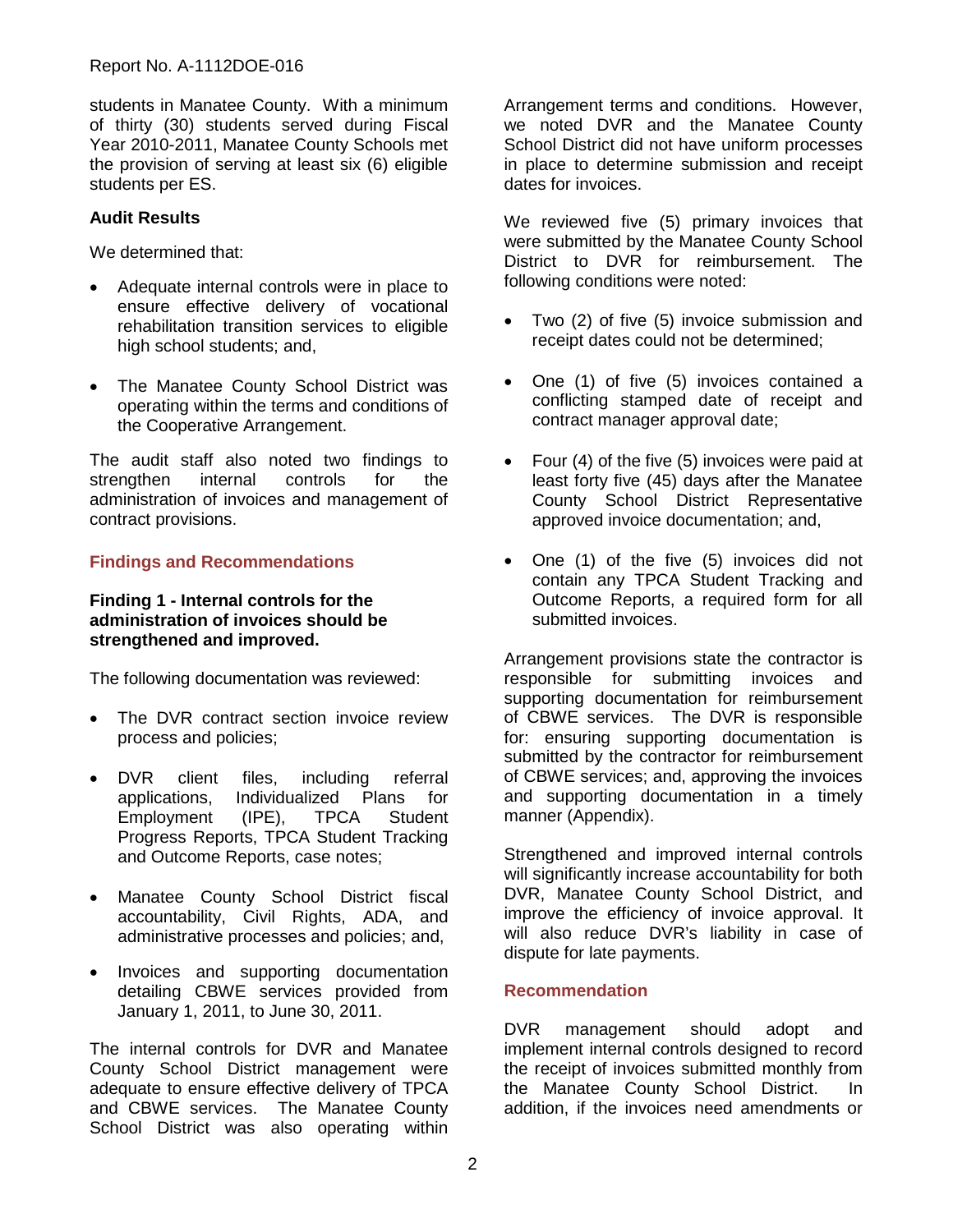resubmission, all correspondence and return submissions should be recorded.

#### **Management Response**

DVR management concurs with this finding. Their response is as follows: To ensure the "date an invoice is received in DVR" and "date an invoice is considered received as complete" in DVR are distinguishable and properly recorded on invoices, the TPCA invoices will now include two DVR receipt dates. Currently, all invoices are date stamped as "Received/Division of Vocational Rehabilitation." The DVR Contract Manager will now date stamp the invoice a second time, as "Date Received Complete," upon receipt of<br>all required documents. Also, DVR all required documents. Management has recently hired additional staff to ensure invoices are processed timely.

#### **Finding 2 - Internal controls for management of contract provisions should be strengthened and improved.**

We reviewed a sample of thirty (30) Manatee County School District student files, their corresponding DVR Student files, and Manatee County School District personnel files. The following conditions were noted:

- The Manatee County School District did not include DVR personnel in the evaluation process for Employment Specialists;
- Twenty-Three (23) of Thirty (30) Manatee County School District and DVR student files did not contain documentation or any reference to One-Stop referrals;
- Three (3) of Thirty (30) Manatee County School District and DVR student files contained one TPCA Student Progress Report showing activity of at least one ES providing additional services not outlined in the contractual Arrangement (BLN Mentoring);
- Nine (9) of Thirty (30) Manatee County School District and DVR Student Files contained TPCA Student Progress Reports that detailed an ES meeting with a student

prior to DVR securing signature and completion of an IPE;

- Eighteen (18) of Thirty (30) Manatee County School District student files did not contain IPEs;
- Five (5) of Thirty (30) DVR student files contained one (1) TPCA Student Tracking and Outcome Report without a counselor signature; and,
- Three (3) of Thirty (30) DVR student files were missing at least three (3) TPCA Student Progress Reports.

In summary, DVR did not ensure all contract provisions were satisfied prior to reimbursement of submitted invoices from the Manatee County School District.

According to the Arrangement, DVR is responsible for: designating staff to ensure contractual provisions are satisfied; ensuring supporting documentation is submitted by the contractor for reimbursement of CBWE services; and, approving the invoices and supporting documentation in a timely manner (Appendix).

Strengthened and improved internal controls that monitor the delivery of all provisions and deliverables will significantly increase accountability for DVR and the Manatee County School District. It will also significantly increase the efficiency of CBWE service delivery according to the provisions listed in the Cooperative Arrangement. Strengthened internal controls will significantly reduce the risk of DVR reimbursing the Manatee County School District for services that were not provided.

#### **Recommendation**

DVR management should adopt and implement internal controls to ensure the Manatee County School District is following all contract provisions as listed within the Cooperative Arrangement.